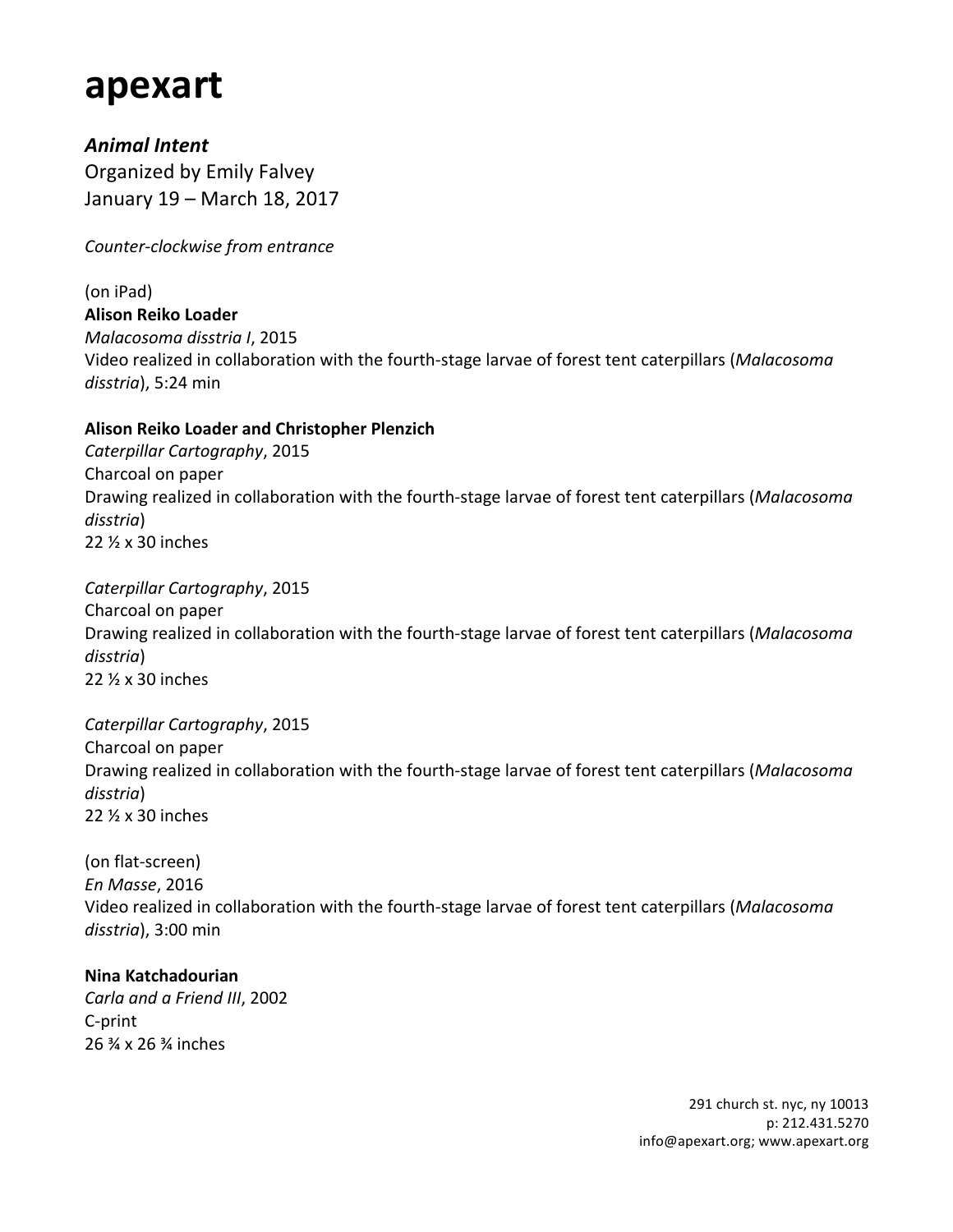# **apexart**

#### **Nina Katchadourian**

*Carla and a Friend II*, 2002 C-print 26 % x 26 % inches

*Carla and a Friend I*, 2002 C-print 26  $\frac{3}{4}$  x 26  $\frac{3}{4}$  inches

(on iPad) *GIFT/GIFT*, 1998 Video, 11:00 min

#### **Michael Anthony Simon**

Untitled, 2014 Lacquer on *Nephila clavata* spider web  $18 \times 19 \frac{1}{2} \times \frac{3}{4}$  inches

Untitled, 2014 Lacquer on *Nephila clavata* spider web 12 x 15  $\frac{3}{4}$  x 1  $\frac{1}{2}$  inches

Untitled, 2014 Lacquer on *Nephila clavata* spider web 11  $\frac{3}{4} \times 12 \frac{1}{4} \times \frac{1}{4}$  inches

Untitled, 2014 Lacquer on *Nephila clavata* spider web 9 ½ x 17 ¾ x 2 ¾ inches 

Untitled, 2014 Lacquer on *Nephila clavata* spider web 18 ½ x 20 ¾ x ¼ inches

(on low pedestal) *Faux/Real,* 2017 Adhesive and glitter on *Nephila clavata* spider web Dimensions variable